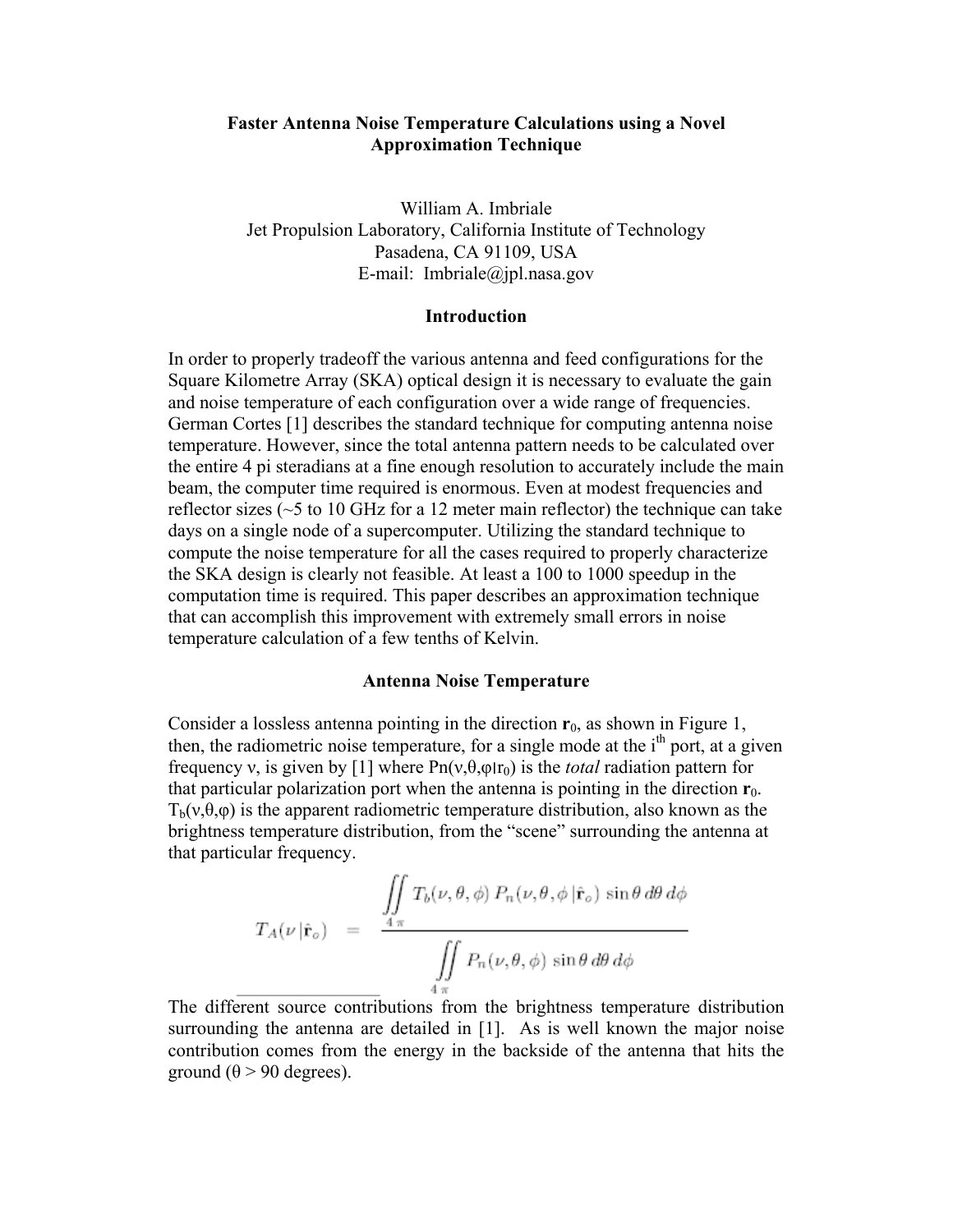# **Noise Temperature Contributors**

The geometry under consideration is offset dual shaped Gregorian reflector system fed with a Lindgren the wide band frequency feed described in [2]. To understand the noise temperature it is necessary to understand the various scattering field components. Figure 2 shows the main diffraction components of the full radiation pattern. Most of the energy goes to the main beam wherein it adds the brightness temperature of that pointing direction to the antenna noise temperature. There are two diffraction cones, one produced by feed spillover past the subreflector and the other from the field radiated from the subreflector spilling past the main reflector. The full 4 pi steradians pattern using all field components at 1.4 GHz is shown in fig. 3a.

## **Approximate Technique**

As stated previously, the noise temperature contribution from the main beam is primarily given by the brightness temperature in its pointing direction and the spillover from the sub and feed contributes the remainder of the noise temperature. However, computing the main beam over the 4 pi steradians is the major time consuming element since it is the larger of the two reflectors and thus requires a finer integration grid as well as more computed points to capture the pattern variations. However, as seen in fig. 3b, only using the feed and subreflector pattern does not suppress the radiation behind the main reflector. Both patterns are shown over a 50 dB dynamic range referenced to the peak gain. Figure 3c shows the shadow generated by the rays radiated from the feed that are blocked by the main reflector. Applying the mask of Figure 3a to the feed plus subreflector pattern of Figure 3b produces the radiation pattern in fig. 3d. This pattern contains the energy from the main and subreflector diffraction cones but not the main beam itself. Using the radiation pattern from fig. 3d in equation (1) and adding the brightness temperature in the direction of the main beam provides an excellent approximation of the noise temperature without having to calculate the radiation pattern of the main reflector. The computer time is reduced by a factor of 100 to 1000 with the larger savings at the higher frequencies. To demonstrate the accuracy of the approximate technique fig. 4 compares the approximate technique to an exact noise temperature over a wide frequency range.

**Acknowledgement**: The research was carried out at the Jet Propulsion Laboratory, California Institute of Technology, under a contract with the National Aeronautics and Space Administration.

#### **References**

- [1] German Cortes, "Antenna Noise Temperature Calculations", *SKA Memo 95*, July, 2007.
- [2] W. A. Imbriale. S. Weinreb and H. Mani, Design of a wideband radio telescope. In Proc. IEEE Aerospace Conference, pages 1-2, March 3 -10, 2007.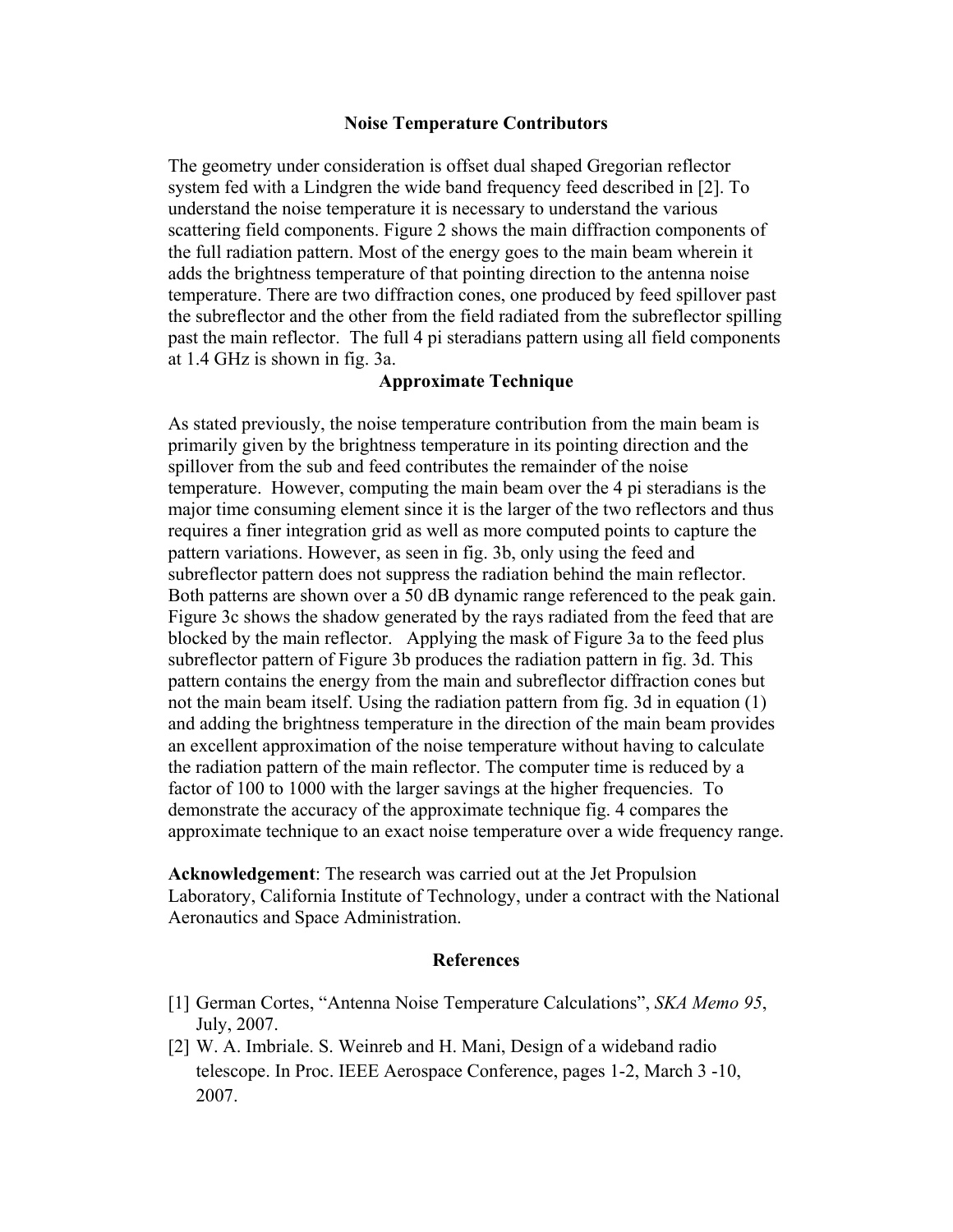



Sub-Reflector **Diffraction Cone** 

Figure 4. Comparison of approximate and exact computations